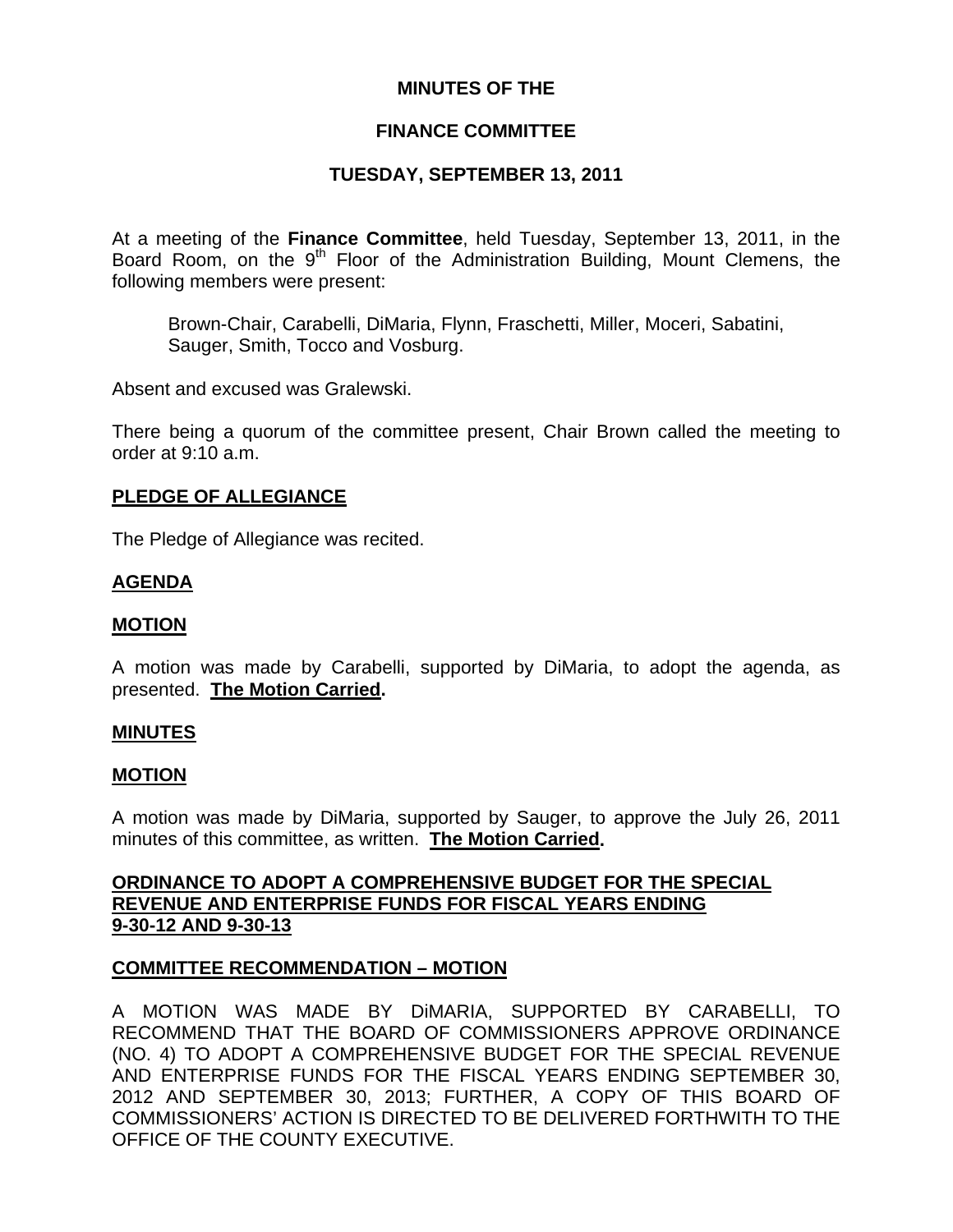# **AMENDMENT**

A MOTION WAS MADE BY FLYNN, SUPPORTED BY CARABELLI, TO ADD THE FOLLOWING TO THE END OF SECTION 2 – LINE-ITEM TRANSFERS: MULTIPLE RELATED EXPENDITURES SHALL BE AGGREGATED AND SUBJECT TO THE LIMITATION OF THIRTY-THOUSAND (\$30,000) DOLLARS OR TWO PERCENT (2%), WHICHEVER IS LESS FOR EACH BUDGET YEAR.

The following commissioner spoke: Flynn.

Chair Brown called for a vote on the amendment and **THE MOTION CARRIED.** 

Chair Brown called for a vote on the motion, as amended, and **THE MOTION CARRIED.** 

## **AMENDMENT TO GENERAL APPROPRIATIONS ORDINANCE (NO. 5)**

Chair Brown stated that the amendment will include the language that was approved for the previous agenda item: add at the end of Section 7 – Line-Item Transfers as follows: multiple related expenditures shall be aggregated and subject to the limitation of Thirty-Thousand (\$30,000) Dollars or two percent (2%), whichever is less for each budget year.

## **COMMITTEE RECOMMENDATION – MOTION**

A MOTION WAS MADE BY VOSBURG, SUPPORTED BY SMITH, TO RECOMMEND THAT THE BOARD OF COMMISSIONERS APPROVE AN AMENDMENT TO THE GENERAL APPROPRIATIONS ORDINANCE NO. 5 BY AMENDING SECTION 7 - LINE-ITEM TRANSFERS; FURTHER, A COPY OF THIS BOARD OF COMMISSIONERS' ACTION IS DIRECTED TO BE DELIVERED FORTHWITH TO THE OFFICE OF THE COUNTY EXECUTIVE. **THE MOTION CARRIED.** 

# **ADOPT A SMART PUBLIC TRANSPORTATION MILLAGE RATE OF .5900 MILL FOR INCLUSION ON THE DECEMBER, 2011 LEVY**

## **COMMITTEE RECOMMENDATION – MOTION**

A MOTION WAS MADE BY FLYNN, SUPPORTED BY SAUGER, TO RECOMMEND THAT THE BOARD OF COMMISSIONERS ADOPT A SMART PUBLIC TRANSPORTATION MILLAGE RATE OF .5900 MILL FOR INCLUSION ON THE DECEMBER, 2011 LEVY; FURTHER, A COPY OF THIS BOARD OF COMMISSIONERS' ACTION IS DIRECTED TO BE DELIVERED FORTHWITH TO THE OFFICE OF THE COUNTY EXECUTIVE. **THE MOTION CARRIED.**